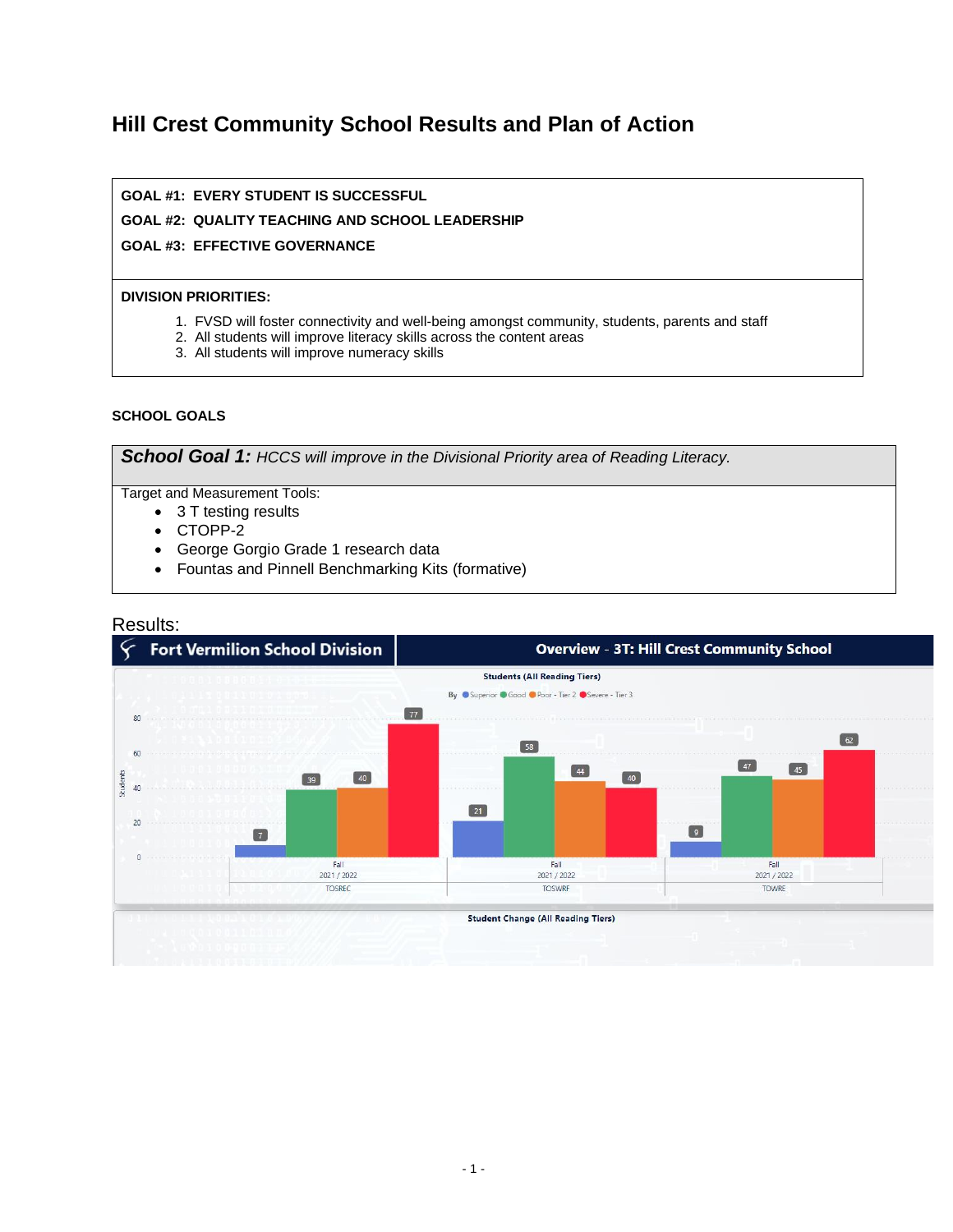

Plan moving forward: The good news is that overall our limited scores reduce as the years progress, meaning that we are gaining in the area of literacy. It appears that decoding continues to be an area of concern for Hill Crest. For years we have approached reading with a sight word memorization strategy. We now know that when students apply phonemic strategies to any word instead of memorization, they become proficient in decoding. Hill Crest will focus on phonetics using the Lucy Calkin Phonetics program, the GG intervention program, Empower program and the Haggerty program in grades k-3. We are going to build read attack skills! [https://www.ldatschool.ca/teaching-the-brain-to-read-strategies-for-enhancing-reading-decoding-fluency-and](https://www.ldatschool.ca/teaching-the-brain-to-read-strategies-for-enhancing-reading-decoding-fluency-and-comprehension/)[comprehension/](https://www.ldatschool.ca/teaching-the-brain-to-read-strategies-for-enhancing-reading-decoding-fluency-and-comprehension/)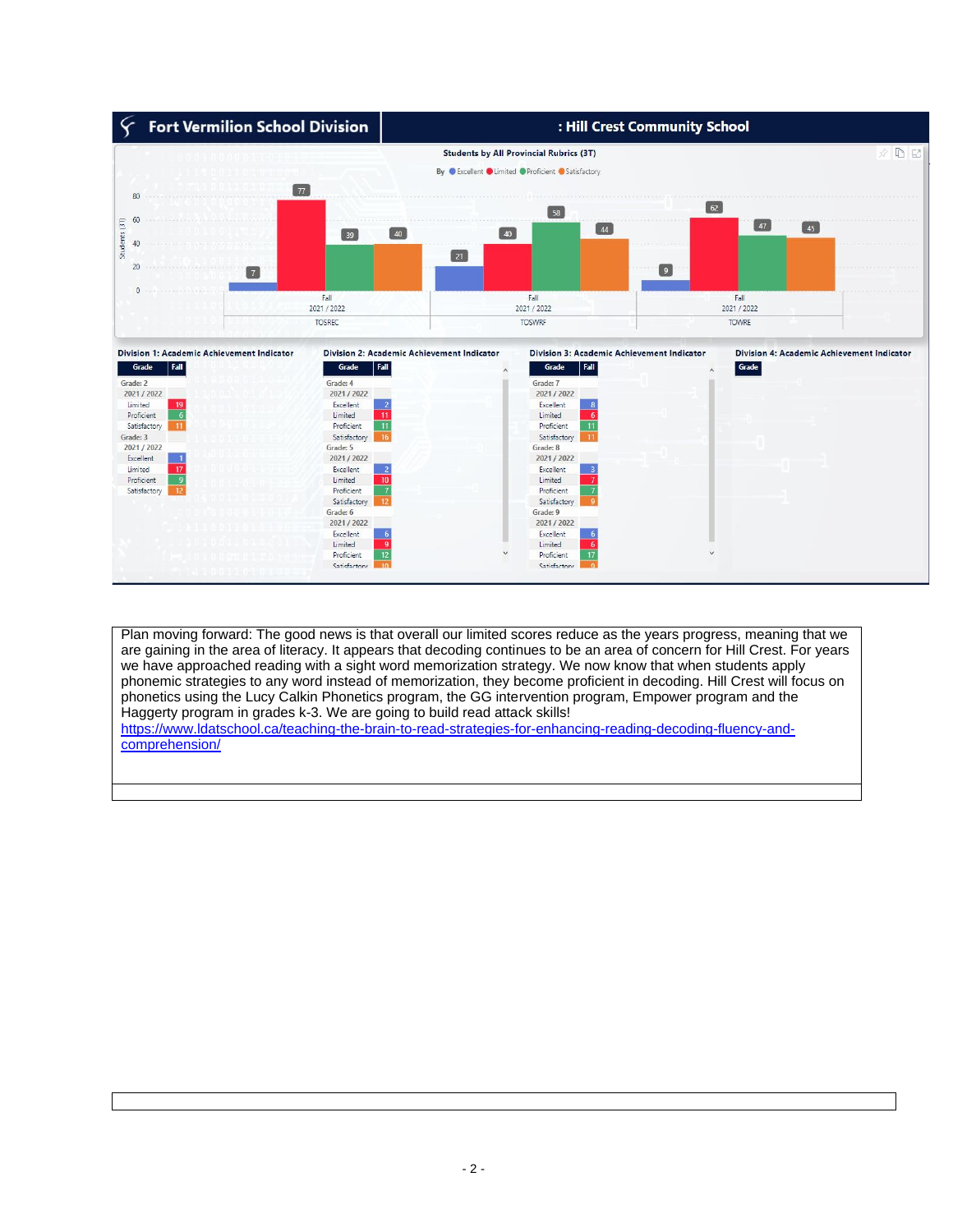#### *School Goal 2: HCCS will increase in the Divisional priority of numeracy, as measured by the TNT & WRAT5 testing.*

- Target and Measurement Tools:
	- TNT numeracy Testing
	- WRAT5 Testing

#### Whole School



## Grades 7-9

#### Fractions



# Integers



#### Rates/Percentages **Fort Vermilion School Division Rates, Percents and Ratios: Hill Crest Community School Mean Score by Assessment** · Spring  $61$  $\boxed{51}$  $\Box$ 50 RPRL3G8 RPRL3G7 RPRL3G9

#### Plan moving forward:

According to our WRAT 5 results, Hill Crest is performing well in numeracy. It is not good enough for us.

An understanding of the numeracy progressions is important. It is important for our staff (especially our k-4 staff) to have a firm grasp of the hierarchical progression of number knowledge. Using the "What to look for" book by Alex Lawson, we will work through a better understanding of number progression. We will use time in our staff meetings, CRMs and additional assigned numeracy focus sessions after school to work through the book.

JUMP Math has not been the tool we had hoped it would be. It is being used more as a formative assessment tool to guide our teaching in various topics. It is better utilized in the 4-9 grades but we are finding that our K-3 students need more concrete hands on approaches to learning number.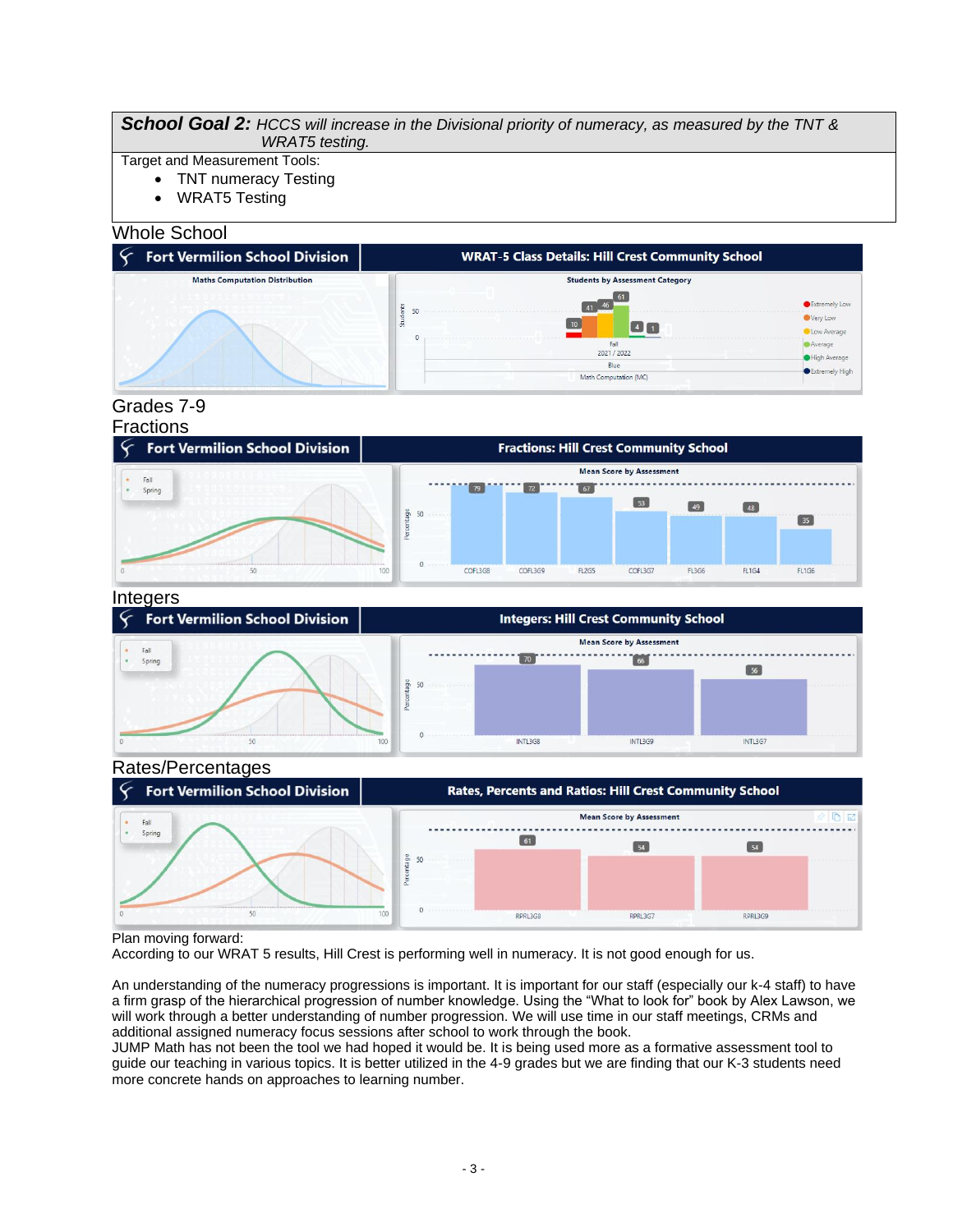*School Goal 3: FVSD Divisional Priority of Connectivity. To continue a high level of connectivity based on the FVSD Connectivity* Survey

Target and Measurement Tools:

• Divisional Connectivity Survey Administered two times per year.

 $\overline{7}$ 

03

 $02$ <br> $2021 / 2022$ 

- Accountability Pillar Survey
- The *Our School Survey* is conducted in February (main measurement tool) o Only the "Interested and Motivated" section of the survey will be used for quantitative data

### Grades 1-3



Grades 4-9

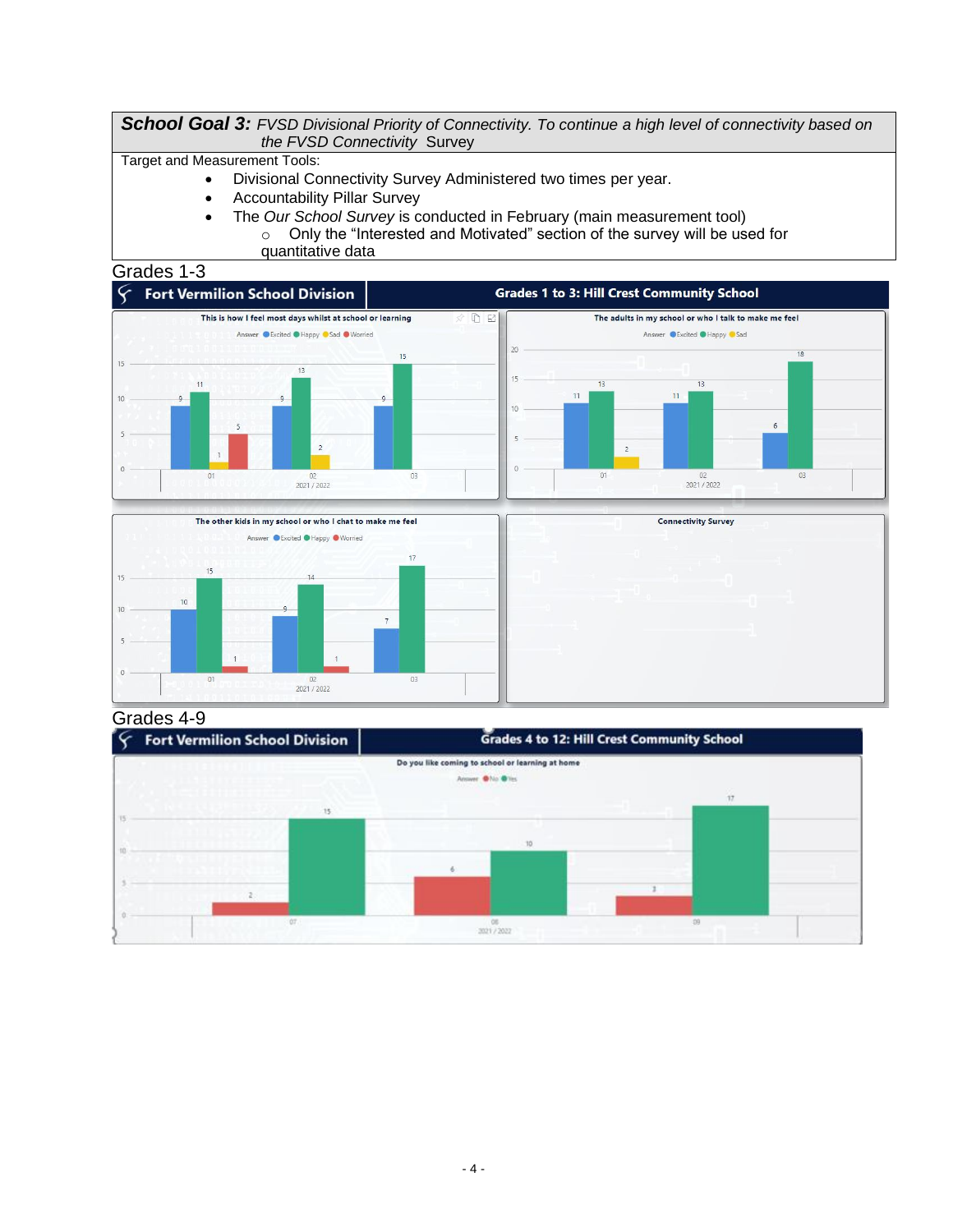

Grades 4-9 Results continued **Grades 4 to 12: Hill Crest Community School Fort Vermilion School Division** A close friend is someone you spend time with and can talk to if you need help. Do you have a Do you feel safe whilst learning least one close friend All of the time . Most of the time . Some of the time Answer ON<sub>O</sub> OYes  $10<sup>10</sup>$  $10$  $10<sup>10</sup>$  $\overline{17}$  $08$ <br> $2021 / 2022$ 08<br>2021 / 2022 Do you feel accepted by the adults that teach you Do you feel accepted by your peers All of the time **O** Most of the time **O** Never **O** Some of the time All of the time **O** Most of the time **O** Never C Some of the time  $\overline{11}$  $08$ <br> $2021 / 2022$ 2021 / 2022

Plan moving forward: Our school is a welcoming, pleasant environment and I am looking in to the "Do you like coming to school or learning from home?" question. It is my personal opinion that the question caused confusion.

We have taken great pains to make sure to build a schedule that fosters connectivity and a desire to be at school. Our data shows that one of the biggest impacts for students to come to school is their friends. The second largest contributor is activities. The schedule reflects a an academic focus at the onset of the week with cool, fun experiences towards the end of the week. CTS Exploratories and Options are all on Thursday and Friday.

During our cohorted year last year I observed many PE classes and found that when given the option, boys chose to play on one side and girls on the other. Building this idea into the schedule allowed for PE to be split for one period a week. So far the feedback on that has been exceptional.

Continuing with connectivity, I scheduled a 7,8,9 Pe block back to back. This allows for combined House Team Challenges and large group activities like a soccer baseball game with the entire Jr high population. This allows friends from other grades to interact, supporting the data around coming to school for connection with friends.